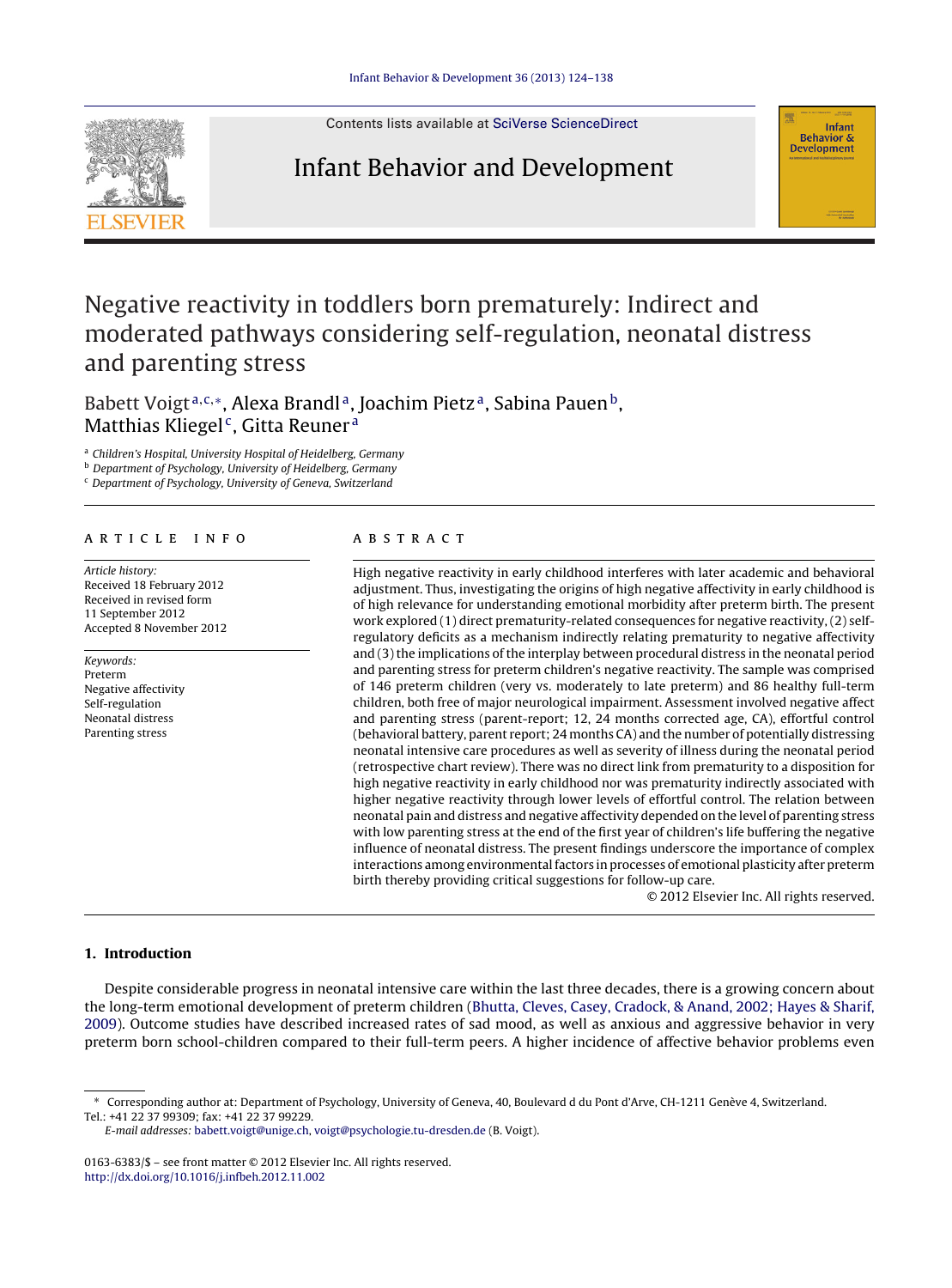appears in the absence of neurological deficits [\(Aarnoudse-Moens,](#page--1-0) [Weisglas-Kuperus,](#page--1-0) [van](#page--1-0) [Goudoever,](#page--1-0) [&](#page--1-0) [Oosterlaan,](#page--1-0) [2009;](#page--1-0) [Hayes](#page--1-0) [&](#page--1-0) [Sharif,](#page--1-0) [2009;](#page--1-0) [Loe,](#page--1-0) [Lee,](#page--1-0) [Luna,](#page--1-0) [&](#page--1-0) [Feldman,](#page--1-0) [2011\)](#page--1-0) and has been shown to persist into adolescence [\(Conrad,](#page--1-0) [Richman,](#page--1-0) [Lindgren,](#page--1-0) [&](#page--1-0) [Nopoulos,](#page--1-0) [2010;](#page--1-0) [Saigal,](#page--1-0) [Pinelli,](#page--1-0) [Hoult,](#page--1-0) [Kim,](#page--1-0) [&](#page--1-0) [Boyle,](#page--1-0) [2003\).](#page--1-0) The emotional development of moderately to late preterm school-children remains relatively unexplored, however. The few existing studies on this topic provide preliminary evidence in favor for an increased prevalence of emotional problems within this population ([Ketharanathan,](#page--1-0) [Lee,](#page--1-0) [&](#page--1-0) [de](#page--1-0) [Mol,](#page--1-0) [2011;](#page--1-0) [Talge](#page--1-0) et [al.,](#page--1-0) [2010\).](#page--1-0)

The described emotional morbidity is generally believed to interfere with adaptation in educational and social contexts thereby increasing the risk for academic underachievement (e.g. [Gumora](#page--1-0) [&](#page--1-0) [Arsenio,](#page--1-0) [2002;](#page--1-0) [McClelland](#page--1-0) et [al.,](#page--1-0) [2007\).](#page--1-0) Thus, examining potential antecedents and respective developmental pathways in early childhood is of high importance in order to facilitate the early identification of children at risk and to provide them with appropriate interventions. According to temperament research and developmental psychopathology [\(Nigg,](#page--1-0) [2006\),](#page--1-0) emotion-related behavior problems often result from a disposition for high negative reactivity in early childhood, i.e. a short latency, a high frequency, a long duration of, and a lowered threshold for negative affective responses when faced with unfamiliar stimuli or anticipated punishment [\(Rothbart](#page--1-0) [&](#page--1-0) [Bates,](#page--1-0) [1998\).](#page--1-0) Following this rationale, the present work studied the development of negative affectivity in preterm children during their first two years of life.

In contrast to school-age, findings in early childhood are inconclusive with respect to a general association between prematurity and dispositions for high negative reactivity or emotion-related behavior problems, with considerable methodological variations between studies [\(Clark,](#page--1-0) [Woodward,](#page--1-0) [Horwood,](#page--1-0) [&](#page--1-0) [Moor,](#page--1-0) [2008;](#page--1-0) [Delobel-Ayoub](#page--1-0) et [al.,](#page--1-0) [2006;](#page--1-0) [Hughes,](#page--1-0) [Shults,](#page--1-0) [McGrath,](#page--1-0) [&](#page--1-0) [Medoff-Cooper,](#page--1-0) [2002;](#page--1-0) [Larroque,](#page--1-0) [N'Guyen,](#page--1-0) [Guédeney,](#page--1-0) [Marchand,](#page--1-0) [&](#page--1-0) [Burguet,](#page--1-0) [2005;](#page--1-0) [Oberklaid,](#page--1-0) [Sewell,](#page--1-0) [Sanson,](#page--1-0) [&](#page--1-0) [Prior,](#page--1-0) [1991;](#page--1-0) [Reijneveld](#page--1-0) et [al.,](#page--1-0) [2006;](#page--1-0) [Spittle](#page--1-0) et [al.,](#page--1-0) [2009;](#page--1-0) [Spungen](#page--1-0) [&](#page--1-0) [Farran,](#page--1-0) [1986\).](#page--1-0) Overall, literature in early childhood contradicts a general, direct and simple relationship between prematurity and negative affectivity. Several reasons may account for this: First, the relation between prematurity and emotional reactivity may become particularly obvious at high degrees of prematurity, but earlier studies have rarely addressed possible differential effects for higher vs. lower degrees of prematurity within one sample. For instance, it has been demonstrated that the association between prematurity and cognitive development varies with the degree of prematurity ([Ekeus,](#page--1-0) [Lindström,](#page--1-0) [Lindblad,](#page--1-0) [Rasmussen,](#page--1-0) [&](#page--1-0) [Hjern,](#page--1-0) [2010;](#page--1-0) [Goldenberg,](#page--1-0) [Culhane,](#page--1-0) [Iams,](#page--1-0) [&](#page--1-0) [Romero,](#page--1-0) [2008;](#page--1-0) [MacKay,](#page--1-0) [Smith,](#page--1-0) [Dobbie,](#page--1-0) [&](#page--1-0) [Pell,](#page--1-0) [2010\),](#page--1-0) being more accentuated for children born before the 32nd week of gestation, i.e. very preterm children. Second, inconsistent evidence regarding a direct prematurity–affectivity relation may originate from the existence of indirect pathways, but previous research on emotional outcome has mainly focused on prematurity as a direct predictor (e.g. [Larroque](#page--1-0) et [al.,](#page--1-0) [2005;](#page--1-0) [Spungen](#page--1-0) [&](#page--1-0) [Farran,](#page--1-0) [1986\)](#page--1-0) without systematically considering mediations. Third, it has been suggested that compared to prematurity per se, resulting contextual conditions (e.g. exposure to neonatal distress in neonatal intensive care) may be more closely associated to processes underlying an altered emotional development [\(Anand](#page--1-0) [&](#page--1-0) [Scalzo,](#page--1-0) [2000\).](#page--1-0) Hence, these risk factors may be more consistent predictors of affective morbidity of preterm children. Fourth, the modulating influence of protective environmental factors after hospital discharge may reduce the likelihood of finding a simple relation between prematurity-related factors and emotional outcome. However, the majority of previous studies examined unique contributions of single (mainly biological) predictors (particularly gestational age, birth weight) without considering possible interactions with context conditions. Concerning these open questions, the present study pursued two major aims. First, it explored early differences in negative affectivity comparing full-term children to preterm children born at varying degrees of prematurity. The second aim was to clarify the mechanisms underlying the emotional development in preterm children in infancy and toddlerhood. In detail, combining current models of temperament research and developmental neuroscience the current work tested (1) an indirect pathway between prematurity and negative affectivity through self-regulation as well as (2) the influence of neonatal distress and its modulation by caregiver environment on negative reactivity.

The first hypothesized mechanism addressed an indirect pathway linking premature birth to poor emotional development through self-regulatory deficits. It was explored following up on (a) the well established role of self-regulation as a key factor for positive emotional development in general ([Eisenberg,](#page--1-0) [Spinrad,](#page--1-0) [&](#page--1-0) [Eggum,](#page--1-0) [2011;](#page--1-0) [Nigg,](#page--1-0) [2006\)](#page--1-0) and (b) the evidence for self-regulatory deficits in preterm children ([Aarnoudse-Moens](#page--1-0) et [al.,](#page--1-0) [2009;](#page--1-0) [Mulder,](#page--1-0) [Pitchford,](#page--1-0) [Hagger,](#page--1-0) [&](#page--1-0) [Marlow,](#page--1-0) [2009\).](#page--1-0) According to the theoreticalframework proposed byRothbart and colleagues ([Rothbart](#page--1-0) [&](#page--1-0) [Bates,](#page--1-0) [1998\),](#page--1-0) differences in negative affectivity are assumed to be tightly interwoven with capacities of voluntary self-regulatory competencies specified in the temperament dimension of effortful control[\(Derryberry](#page--1-0) [&](#page--1-0) [Rothbart,](#page--1-0) [1997\).](#page--1-0) The emergence of effortful control in toddlerhood allows children to modulate reactive response tendencies independent of external support by enabling them to inhibit a prepotent response and activate a subdominant response instead, to plan as well as to detect errors ([Rothbart](#page--1-0) [&](#page--1-0) [Bates,](#page--1-0) [1998\).](#page--1-0) Models of temperament and psychopathology research indicate a critical role of effortful control in keeping emotion-related arousal within a comfortable range thereby promoting optimal information processing and behavioral adaptation ([Nigg,](#page--1-0) [2006;](#page--1-0) [Rueda,](#page--1-0) [Checa,](#page--1-0) [&](#page--1-0) [Rothbart,](#page--1-0) [2010\).](#page--1-0) With the development of effortful control children are assumed to get more skilled in shifting attention away from threatening toward pacifying stimuli as well as in suppressing inappropriate emotional reactions independent of immediate punishment or reward, such as the expression of frustration in the face of blocked goals ([Calkins](#page--1-0) [&](#page--1-0) [Fox,](#page--1-0) [2002;](#page--1-0) [Derryberry](#page--1-0) [&](#page--1-0) [Rothbart,](#page--1-0) [1997\).](#page--1-0) Indeed, there is an extensive body of research that is in line with the proposed role of effortful control for emotional expressivity, the regulation of frustration and anger (e.g. [Kochanska](#page--1-0) [&](#page--1-0) [Knaack,](#page--1-0) [2003;](#page--1-0) [Rhoades,](#page--1-0) [Greenberg,](#page--1-0) [&](#page--1-0) [Domitrovich,](#page--1-0) [2009\)](#page--1-0) as well as the incidence of emotion-related behavior problems (e.g. [Eisenberg](#page--1-0) et [al.,](#page--1-0) [2009;](#page--1-0) [Feldman,](#page--1-0) [2009\).](#page--1-0) At a neural level, the emergence of effortful control is based on the maturation of the executive attention system involving the prefrontal cortex as well as the anterior gyrus cinguli ([Posner,](#page--1-0) [Rothbart,](#page--1-0) [Sheese,](#page--1-0)